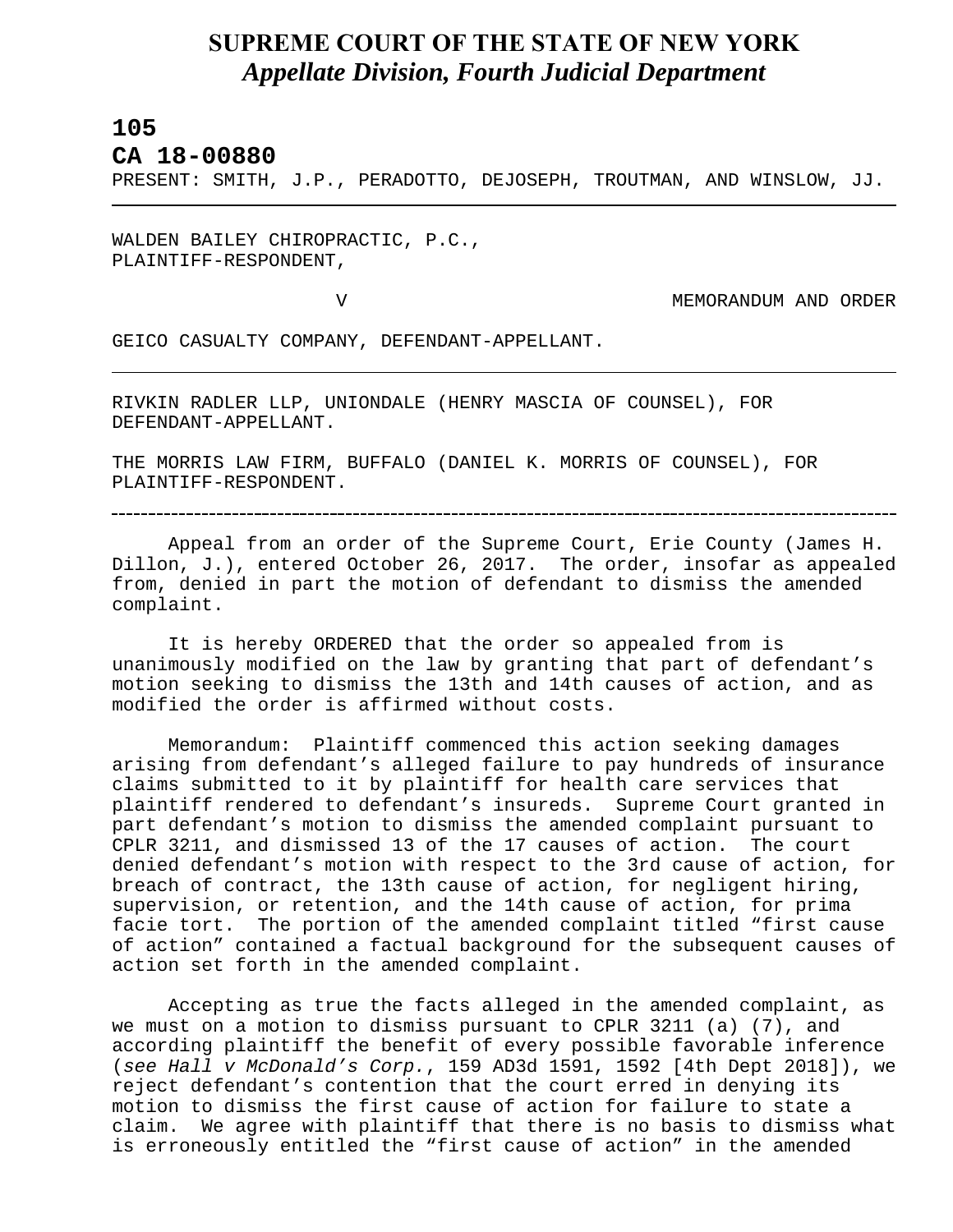complaint inasmuch as it is not a cause of action at all; rather, the statements thereunder merely set forth the transactions or occurrences intended to be proved and the amended complaint thereafter separately states the causes of action with incorporation by reference of those prior statements (*see* CPLR 3013, 3014; *see generally* CPLR 3026).

We agree with defendant, however, that plaintiff failed to allege facts constituting negligent hiring, supervision, or retention sufficient to survive defendant's motion to dismiss. "An employer may be liable for a claim of negligent hiring or supervision if an employee commits an independent act of negligence outside the scope of employment and the employer was aware of, or reasonably should have foreseen, the employee's propensity to commit such an act" (*Lamb v Stephen M. Baker, O.D., P.C.*, 152 AD3d 1230, 1231 [4th Dept 2017] [internal quotation marks omitted]). Here, plaintiff's cause of action for negligent hiring, supervision or retention is based on the factual allegations that defendant's employees denied or delayed the payment of claims to plaintiff and sent repetitive verification demands, and that defendant was aware of what its employees were doing and continued to employ them. Plaintiff, however, failed to allege that those acts were committed outside the scope of the employees' employment. Plaintiff also failed to allege how the employees' alleged acts of denying claims and sending verification demands constituted acts of negligence. Thus, we conclude that the court erred in denying that part of defendant's motion seeking to dismiss the 13th cause of action, and we therefore modify the order accordingly.

We further agree with defendant that plaintiff failed to allege facts sufficient to establish the elements of a cause of action for prima facie tort, i.e., "the intentional infliction of harm, . . . which results in special damages, . . . without any excuse or justification, . . . by an act or series of acts which would otherwise be lawful" (*Freihofer v Hearst Corp.*, 65 NY2d 135, 142-143 [1985]). "There can be no recovery [for prima facie tort] unless a 'disinterested malevolence' to injure [the] plaintiff constitutes the sole motivation for defendant['s] otherwise lawful act" (*Backus v Planned Parenthood of Finger Lakes*, 161 AD2d 1116, 1117 [4th Dept 1990]). Here, plaintiff alleged that defendant acted in "bad faith" and intended harm by repeatedly sending plaintiff duplicitous requests for verification forms to be completed. Those conclusory statements in the amended complaint, however, fail to allege "a malicious [act] unmixed with any other and exclusively directed to [the] injury and damage of another" (*Burns Jackson Miller Summit & Spitzer v Lindner*, 59 NY2d 314, 333 [1983]). Furthermore, it is "[a] critical element of the cause of action . . . that plaintiff suffered specific and measurable loss" (*Freihofer*, 65 NY2d at 143), which "must be alleged with sufficient particularity to identify actual losses and be related causally to the alleged tortious acts" (*Lincoln First Bank of Rochester v Siegel*, 60 AD2d 270, 280 [4th Dept 1977]), but the injuries alleged by plaintiff are "couched in broad and conclusory terms" (*id.*), and do not constitute "specific and measurable loss" stated with particularity (*Freihofer*, 65 NY2d at 143; *cf. S. E. Nichols, Inc. v Grossman*, 50 AD2d 1086, 1086 [4th Dept 1975]). We